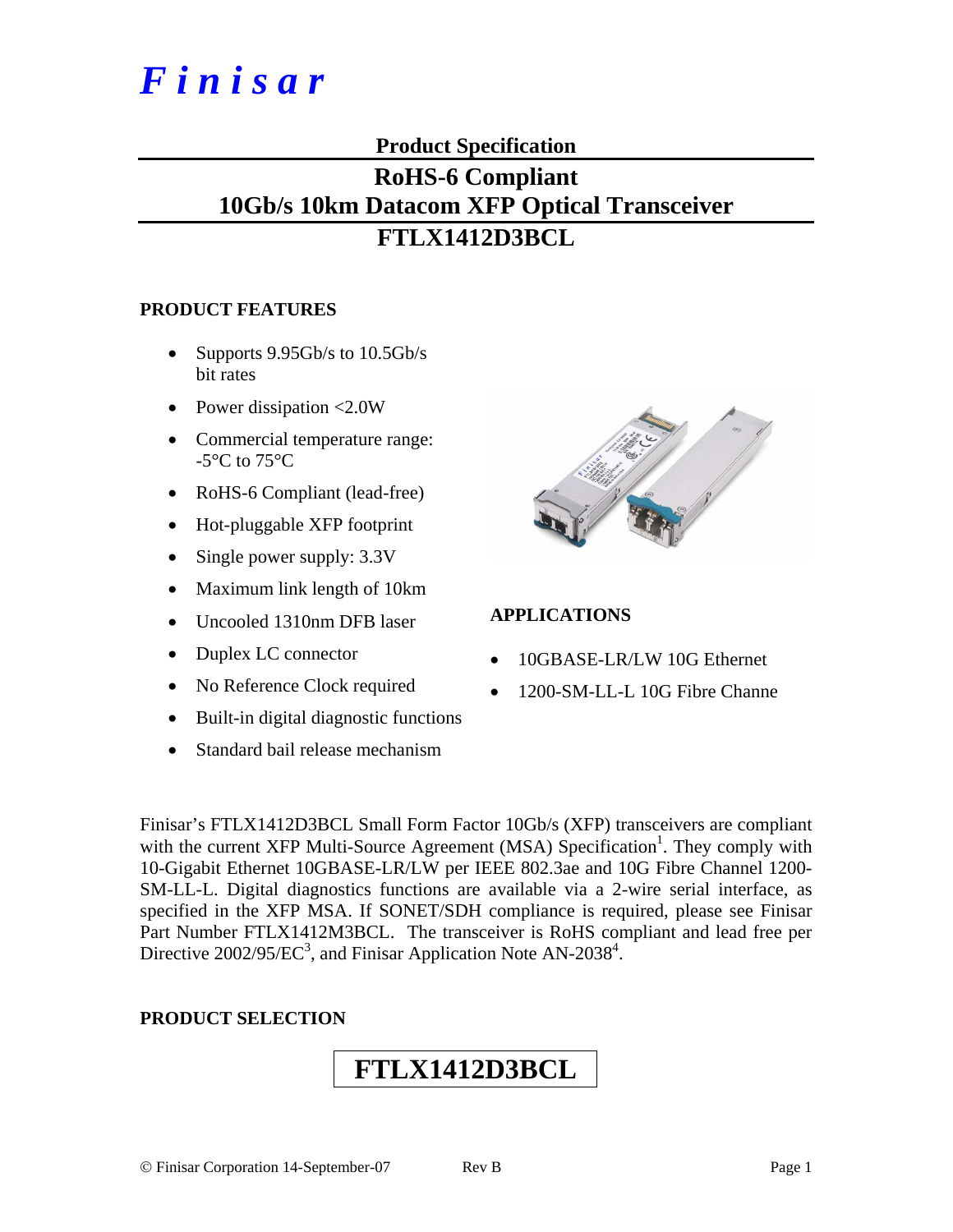## **I. Pin Descriptions**

| Pin             | Logic          | <b>Symbol</b>    | <b>Name/Description</b>                                       | Ref.           |
|-----------------|----------------|------------------|---------------------------------------------------------------|----------------|
| 1               |                | <b>GND</b>       | Module Ground                                                 | 1              |
| $\overline{2}$  |                | VEE <sub>5</sub> | Optional -5.2 Power Supply - Not required                     |                |
| $\overline{3}$  | LVTTL-I        | Mod-Desel        | Module De-select; When held low allows the module to          |                |
|                 |                |                  | respond to 2-wire serial interface commands                   |                |
| $\overline{4}$  | <b>LVTTL-O</b> |                  | Interrupt (bar); Indicates presence of an important condition | $\overline{2}$ |
|                 |                | Interrupt        | which can be read over the serial 2-wire interface            |                |
| 5               | LVTTL-I        | TX_DIS           | Transmitter Disable; Transmitter laser source turned off      |                |
| 6               |                | VCC5             | +5 Power Supply - Not required                                |                |
| $\overline{7}$  |                | <b>GND</b>       | Module Ground                                                 | 1              |
| 8               |                | VCC3             | +3.3V Power Supply                                            |                |
| $\overline{9}$  |                | VCC3             | +3.3V Power Supply                                            |                |
| 10              | LVTTL-I        | <b>SCL</b>       | Serial 2-wire interface clock                                 | 2              |
| 11              | LVTTL-         | <b>SDA</b>       | Serial 2-wire interface data line                             | $\overline{2}$ |
|                 | I/O            |                  |                                                               |                |
| 12              | LVTTL-O        | Mod_Abs          | Module Absent; Indicates module is not present. Grounded      | $\overline{2}$ |
|                 |                |                  | in the module.                                                |                |
| 13              | LVTTL-O        | Mod_NR           | Module Not Ready; Finisar defines it as a logical OR          | $\overline{2}$ |
|                 |                |                  | between RX_LOS and Loss of Lock in TX/RX.                     |                |
| 14              | LVTTL-O        | RX_LOS           | Receiver Loss of Signal indicator                             | $\overline{2}$ |
| 15              |                | <b>GND</b>       | Module Ground                                                 | 1              |
| 16              |                | <b>GND</b>       | Module Ground                                                 | $\mathbf{1}$   |
| $\overline{17}$ | CML-O          | $RD-$            | Receiver inverted data output                                 |                |
| $\overline{18}$ | $CML-O$        | $RD+$            | Receiver non-inverted data output                             |                |
| $\overline{19}$ |                | <b>GND</b>       | Module Ground                                                 | 1              |
| 20              |                | VCC <sub>2</sub> | +1.8V Power Supply - Not required                             |                |
| 21              | LVTTL-I        | P_Down/RST       | Power Down; When high, places the module in the low           |                |
|                 |                |                  | power stand-by mode and on the falling edge of P_Down         |                |
|                 |                |                  | initiates a module reset                                      |                |
|                 |                |                  | Reset; The falling edge initiates a complete reset of the     |                |
|                 |                |                  | module including the 2-wire serial interface, equivalent to a |                |
|                 |                |                  | power cycle.                                                  |                |
| 22              |                | VCC <sub>2</sub> | +1.8V Power Supply - Not required                             |                |
| 23              |                | <b>GND</b>       | Module Ground                                                 | 1              |
| 24              | PECL-I         | RefCLK+          | Reference Clock non-inverted input, AC coupled on the         | 3              |
|                 |                |                  | host board - Not required                                     |                |
| 25              | PECL-I         | RefCLK-          | Reference Clock inverted input, AC coupled on the host        | $\overline{3}$ |
|                 |                |                  | board - Not required                                          |                |
| 26              |                | <b>GND</b>       | Module Ground                                                 | 1              |
| 27              |                | <b>GND</b>       | Module Ground                                                 | 1              |
| 28              | $CML-I$        | TD-              | Transmitter inverted data input                               |                |
| 29              | CML-I          | $TD+$            | Transmitter non-inverted data input                           |                |
| $\overline{30}$ |                | <b>GND</b>       | Module Ground                                                 | 1              |

Notes:

1. Module circuit ground is isolated from module chassis ground within the module.

2. Open collector; should be pulled up with 4.7k – 10kohms on host board to a voltage between 3.15V and 3.6V.

3. A Reference Clock input is not required by the FTLX1412D3BCL. If present, it will be ignored.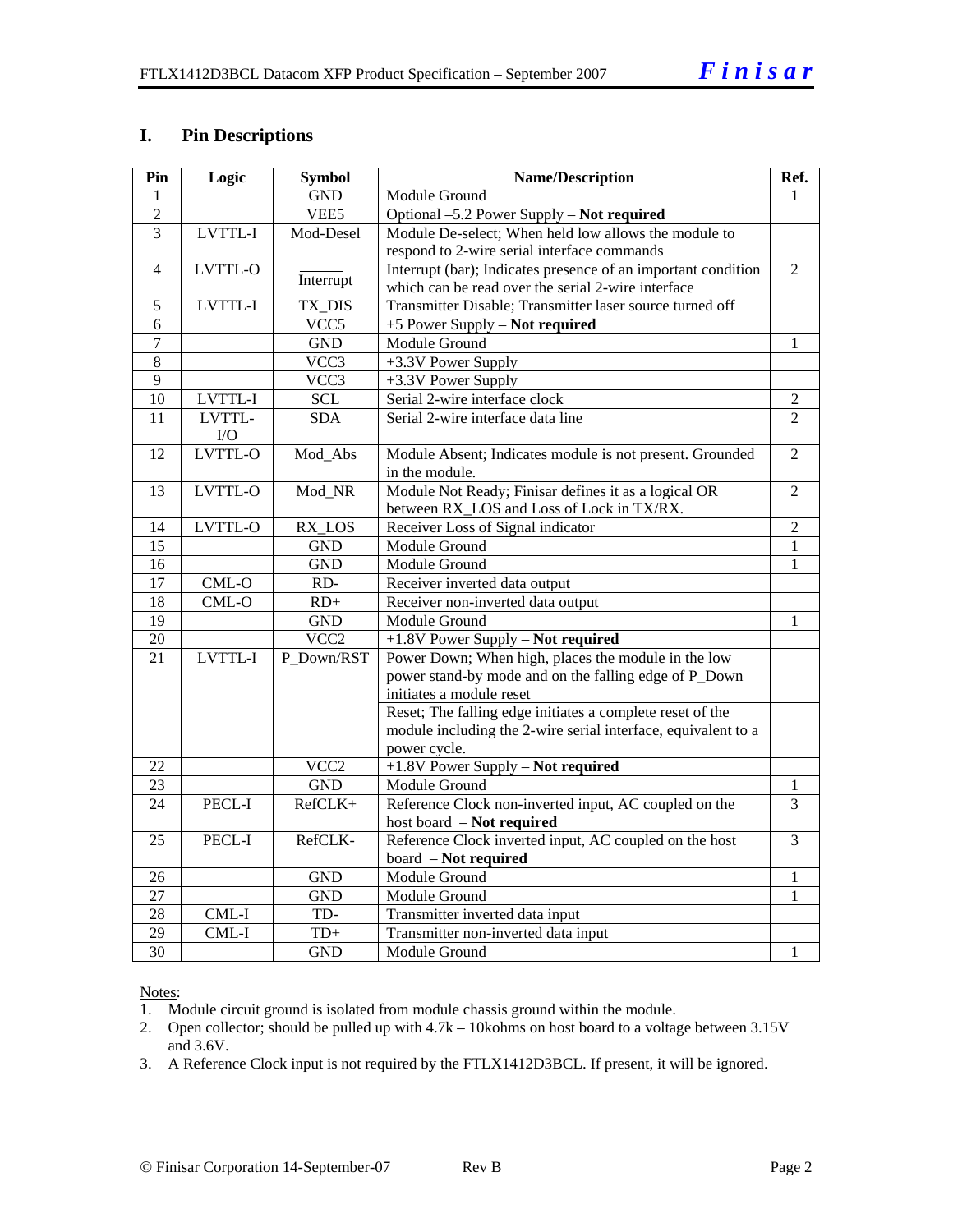



## **II. Absolute Maximum Ratings**

| Parameter                         | Svmbol             | Min   | Typ | Max | Unit   | Ref. |
|-----------------------------------|--------------------|-------|-----|-----|--------|------|
| Maximum Supply Voltage            | Vcc3               | -0.5  |     | 4.U |        |      |
| <b>Storage Temperature</b>        |                    | $-40$ |     |     | $\sim$ |      |
| <b>Case Operating Temperature</b> | $\mathbf{r}$<br>OP |       |     |     | $\sim$ |      |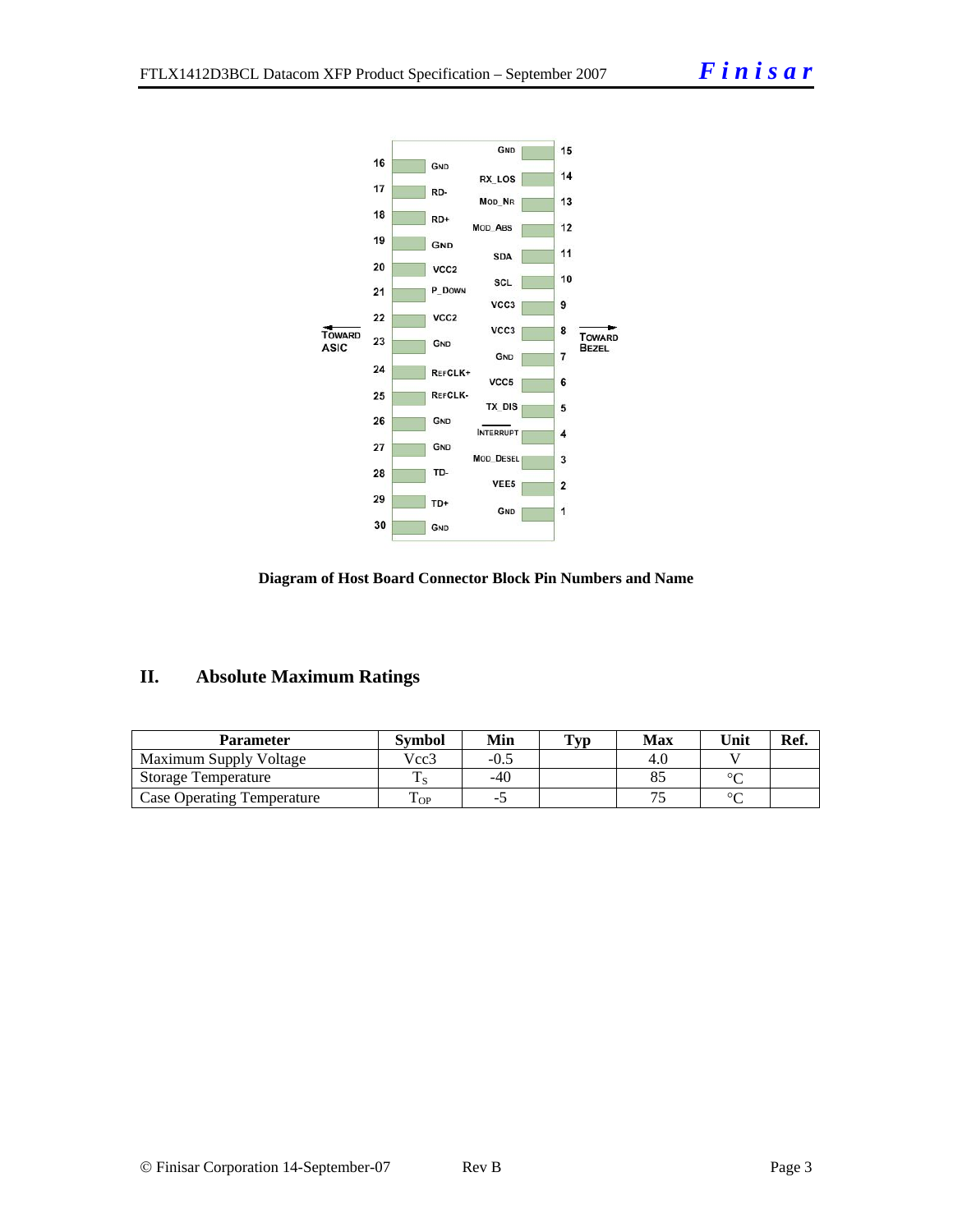| <b>Parameter</b>                    | <b>Symbol</b>           | Min         | <b>Typ</b> | <b>Max</b>                  | Unit      | Ref.           |
|-------------------------------------|-------------------------|-------------|------------|-----------------------------|-----------|----------------|
| <b>Supply Voltage</b>               | Vcc3                    | 3.13        |            | 3.45                        | V         |                |
| <b>Supply Current</b>               | Icc3                    |             |            | 600                         | mA        |                |
| Module total power                  | P                       |             |            | 2.0                         | W         | -1             |
| <b>Transmitter</b>                  |                         |             |            |                             |           |                |
| Input differential impedance        | $R_{in}$                |             | 100        |                             | Ω         | 2              |
| Differential data input swing       | Vin, pp                 | 120         |            | 820                         | mV        |                |
| <b>Transmit Disable Voltage</b>     | $\rm V_{D}$             | 2.0         |            | Vcc                         | V         | 3              |
| <b>Transmit Enable Voltage</b>      | $\rm V_{EN}$            | <b>GND</b>  |            | $GND+0.8$                   | V         |                |
| <b>Transmit Disable Assert Time</b> |                         |             |            | 10                          | <b>us</b> |                |
| <b>Receiver</b>                     |                         |             |            |                             |           |                |
| Differential data output swing      | Vout, pp                | 340         | 650        | 850                         | mV        | $\overline{4}$ |
| Data output rise time               | t,                      |             |            | 38                          | ps        | 5              |
| Data output fall time               | $t_{\rm f}$             |             |            | 38                          | <b>ps</b> | 5              |
| <b>LOS</b> Fault                    | $V_{LOS \text{ fault}}$ | $Vec - 0.5$ |            | <b>V</b> cc <sub>HOST</sub> | V         | 6              |
| <b>LOS Normal</b>                   | $V_{LOS\,norm}$         | <b>GND</b>  |            | $GND+0.5$                   | V         | 6              |
| Power Supply Rejection              | <b>PSR</b>              |             |            | See Note 7 below            |           | 7              |

## **III.** Electrical Characteristics ( $T_{OP} = -5$  to 75 °C,  $V_{CC3} = 3.13$  to 3.45 Volts)

Notes:

1. Maximum total power value is specified across the full temperature and voltage range.

2. After internal AC coupling.

3. Or open circuit.

4. Into 100 ohms differential termination.

5.  $20 - 80 %$ 

6. Loss Of Signal is open collector to be pulled up with a 4.7k – 10kohm resistor to 3.15 – 3.6V. Logic 0 indicates normal operation; logic 1 indicates no signal detected.

7. Per Section 2.7.1. in the XFP MSA Specification<sup>1</sup>.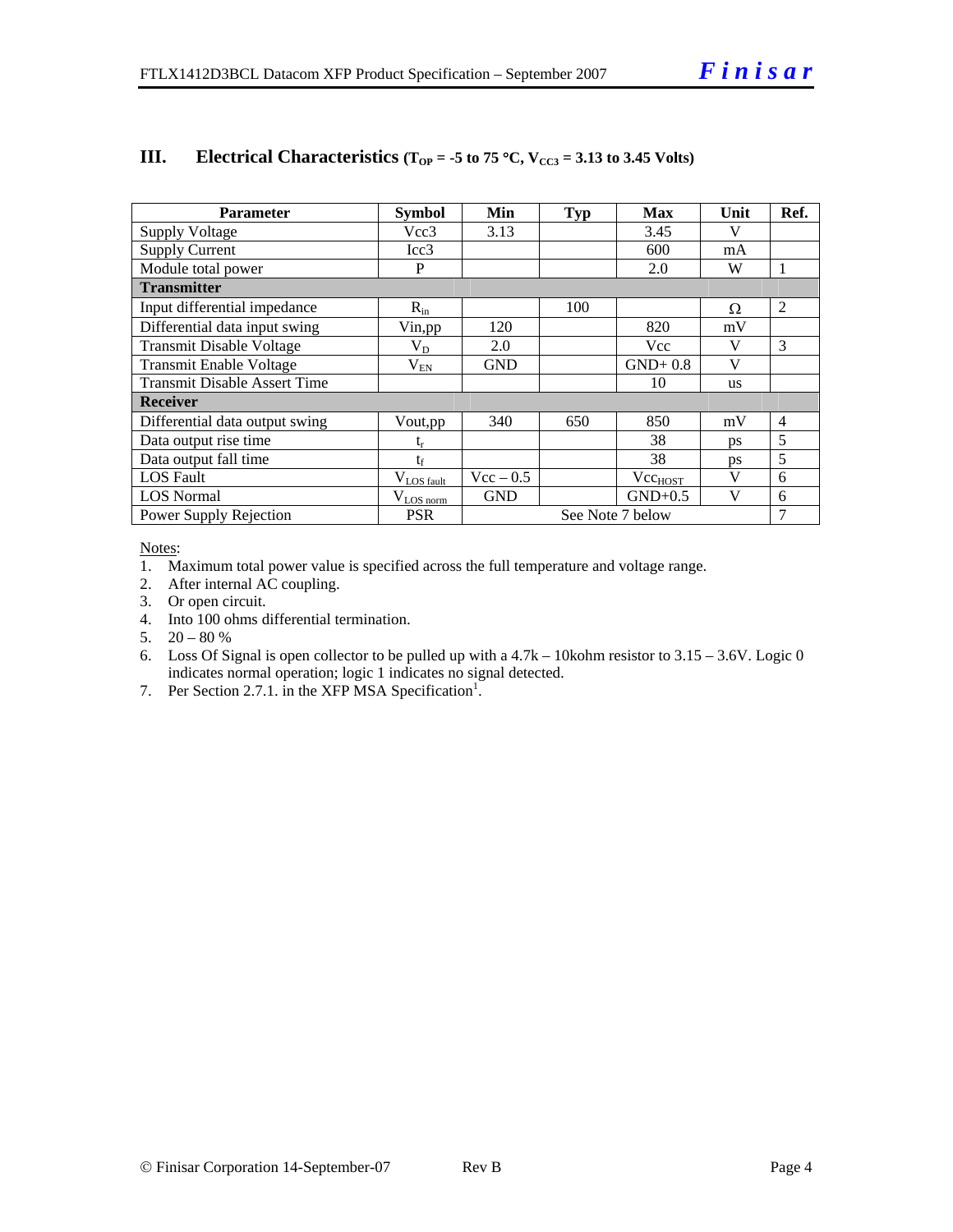| <b>Parameter</b>                          | <b>Symbol</b>          | Min    | Typ | <b>Max</b>               | Unit  | Ref.           |
|-------------------------------------------|------------------------|--------|-----|--------------------------|-------|----------------|
| <b>Transmitter</b>                        |                        |        |     |                          |       |                |
| <b>Optical Modulation Amplitude</b>       | $P_{OMA}$              | $-4.8$ |     |                          | dBm   |                |
| (OMA)                                     |                        |        |     |                          |       |                |
| Maximum Launch Power                      | $P_{MAX}$              |        |     | 0.5                      | dBm   |                |
| Optical Wavelength                        | λ                      | 1260   |     | 1355                     | nm    |                |
| Sidemode Supression ratio                 | $SSR_{min}$            | 30     |     |                          | dB    |                |
| <b>Optical Extinction Ratio</b>           | ER                     | 3.5    |     |                          | dB    |                |
| <b>Transmitter and Dispersion Penalty</b> | <b>TDP</b>             |        |     | 3.2                      | dB    |                |
| Average Launch power of OFF               | $P_{OFF}$              |        |     | $-30$                    | dBm   |                |
| transmitter                               |                        |        |     |                          |       |                |
| Tx Jitter                                 | $Tx_i$                 |        |     | Per 802.3ae requirements |       |                |
| <b>Relative Intensity Noise</b>           | <b>RIN</b>             |        |     | $-130$                   | dB/Hz |                |
| <b>Receiver</b>                           |                        |        |     |                          |       |                |
| Receiver Sensitivity (OMA)                | $R_{SENS1}$            |        |     | $-12.6$                  | dBm   | 1              |
| @ 10.5Gb/s                                |                        |        |     |                          |       |                |
| <b>Stressed Receiver Sensitivity</b>      | $R_{\text{SENS2}}$     |        |     | $-10.3$                  | dBm   | $\overline{2}$ |
| (OMA) @ 10.5Gb/s                          |                        |        |     |                          |       |                |
| Maximum Input Power                       | $P_{MAX}$              | $+0.5$ |     |                          | dBm   |                |
| <b>Optical Center Wavelength</b>          | $\lambda_{\mathrm{C}}$ | 1260   |     | 1600                     | nm    |                |
| <b>Receiver Reflectance</b>               | $R_{rx}$               |        |     | $-12$                    | dB    |                |
| <b>LOS De-Assert</b>                      | LOS <sub>D</sub>       |        |     | $-18$                    | dBm   |                |
| <b>LOS</b> Assert                         | LOS <sub>A</sub>       | $-32$  |     |                          | dBm   |                |
| <b>LOS</b> Hysteresis                     |                        | 0.5    |     |                          | dB    |                |

## **IV.** Optical Characteristics ( $T_{OP}$  = -5 to 75 °C,  $V_{CC3}$  = 3.13 to 3.45 Volts)

#### Notes:

1. Measured with worst ER; BER<10<sup>-12</sup>;  $2^{31}$  – 1 PRBS.

2. Per IEEE 802.3ae. Equivalent to –13.3 dBm average power at Infinite ER.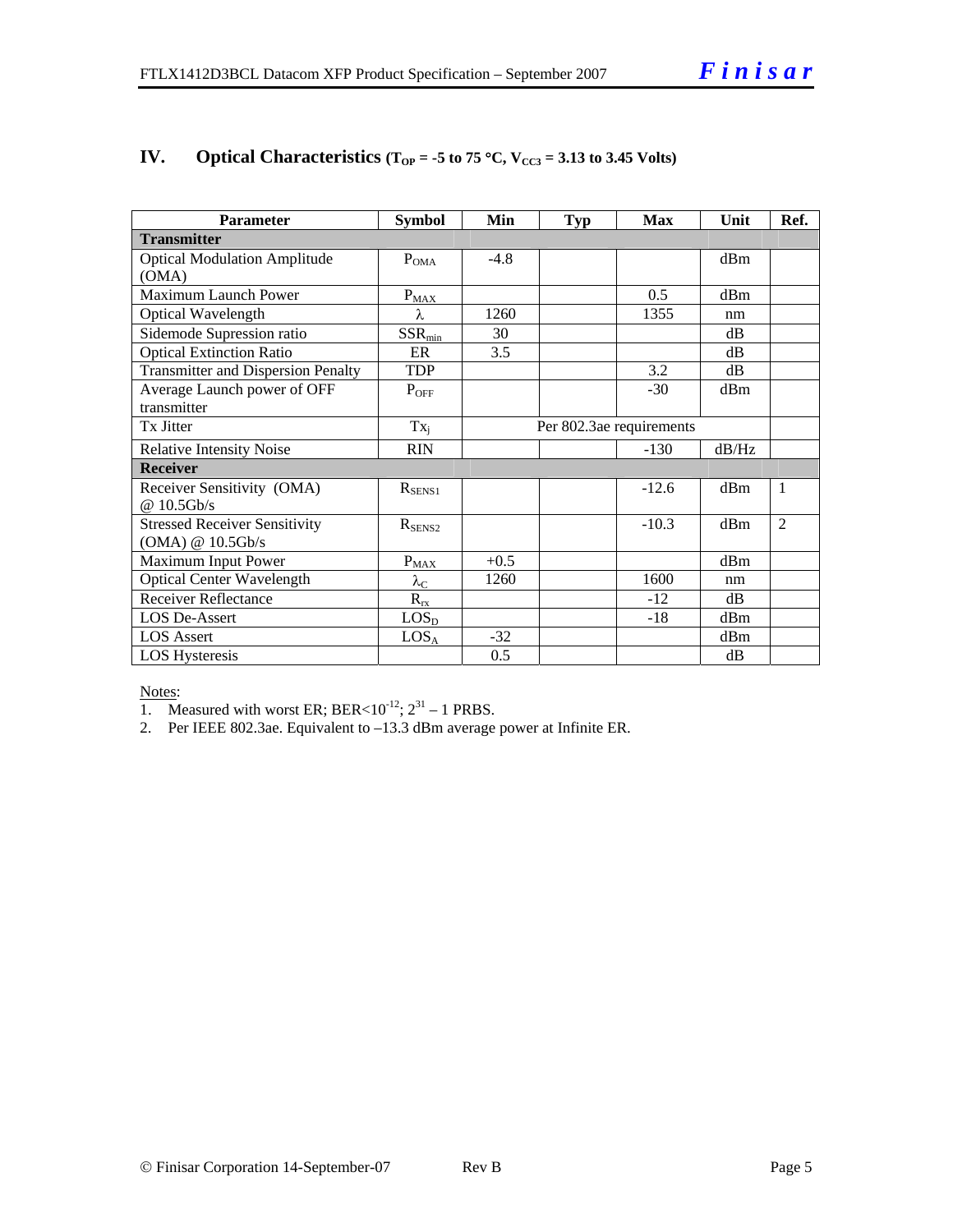## **V. General Specifications**

| <b>Parameter</b>           | <b>Symbol</b> | Min  | Typ | Max         | <b>Units</b>    | Ref. |
|----------------------------|---------------|------|-----|-------------|-----------------|------|
| <b>Bit Rate</b>            | BR            | 9.95 |     | 10.5        | $\mathrm{Gb/s}$ |      |
| <b>Bit Error Ratio</b>     | <b>BER</b>    |      |     | 1 $0^{-12}$ |                 |      |
| Max. Supported Link Length | $L_{MAX}$     |      | 10  |             | km              |      |

Notes:

1. 10GBASE-LR/LW, 1200-SM-LL-L.

2. Tested with a  $2^{31} - 1$  PRBS

## **VI. Environmental Specifications**

Finisar FTLX1412D3BCL transceivers have a commercial operating case temperature range of  $-5^{\circ}$ C to  $+75^{\circ}$ C.

| <b>Parameter</b>                  | <b>Symbol</b>     | Min | $\mathbf{T}_{\mathbf{V}\mathbf{p}}$ | Max | <b>Units</b> | Ref. |
|-----------------------------------|-------------------|-----|-------------------------------------|-----|--------------|------|
| <b>Case Operating Temperature</b> | $\mathbf{L}_{OD}$ | -   |                                     |     | $\sim$       |      |
| Storage Temperature               | m<br>$\pm$ sto    | -40 |                                     |     | $\sim$       |      |

### **VII. Regulatory Compliance**

Finisar XFP transceivers are Class 1 Laser Products. They are certified per the following standards:

| <b>Feature</b> | <b>Agency</b>   | <b>Standard</b>                      | <b>Certificate</b> |
|----------------|-----------------|--------------------------------------|--------------------|
|                |                 |                                      | <b>Number</b>      |
| Laser Eye      | <b>FDA/CDRH</b> | CDRH 21 CFR 1040 and Laser Notice 50 | 9210176-77         |
| Safety         |                 |                                      |                    |
| Laser Eye      | TÜV             | EN 60825-1: 1994+A11:1996+A2:2001    | 72070747           |
| Safety         |                 | IEC 60825-1: 1993+A1:1997+A2:2001    |                    |
|                |                 | IEC 60825-2: 2000, Edition 2         |                    |
| Electrical     | TÜV             | EN 60950                             | 72070747           |
| Safety         |                 |                                      |                    |
| Electrical     | <b>UL/CSA</b>   | <b>CLASS 3862.07</b>                 | 1439230            |
| Safety         |                 | <b>CLASS 3862.87</b>                 |                    |
|                |                 |                                      |                    |

Copies of the referenced certificates are available at Finisar Corporation upon request.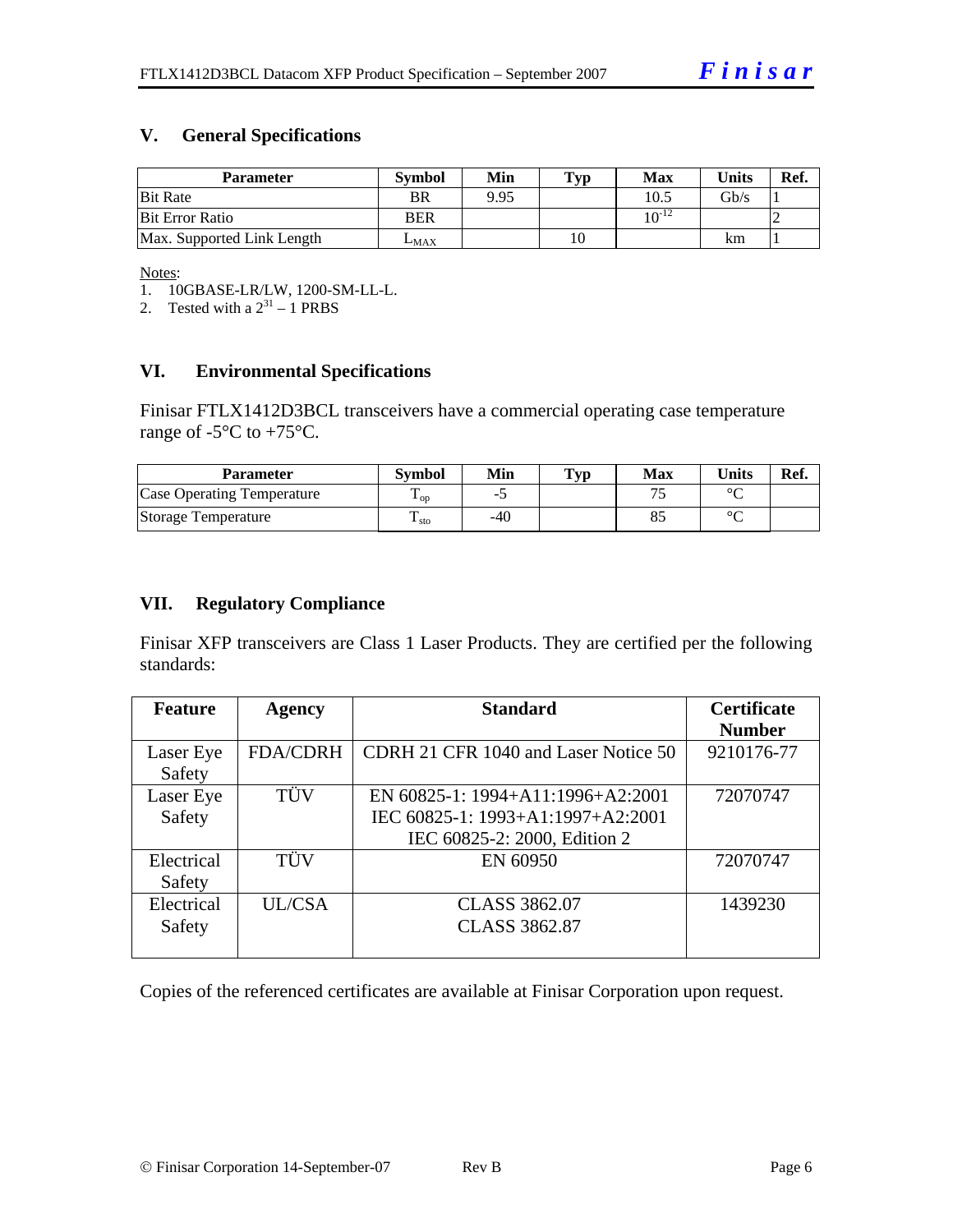## **VIII. Digital Diagnostic Functions**

As defined by the XFP MSA<sup>1</sup>, Finisar XFP transceivers provide digital diagnostic functions via a 2-wire serial interface, which allows real-time access to the following operating parameters:

- Transceiver temperature
- Laser bias current
- Transmitted optical power
- Received optical power
- Transceiver supply voltage

It also provides a sophisticated system of alarm and warning flags, which may be used to alert end-users when particular operating parameters are outside of a factory-set normal range.

The operating and diagnostics information is monitored and reported by a Digital Diagnostics Transceiver Controller (DDTC) inside the transceiver, which is accessed through the 2-wire serial interface. When the serial protocol is activated, the serial clock signal (SCL pin) is generated by the host. The positive edge clocks data into the XFP transceiver into those segments of its memory map that are not write-protected. The negative edge clocks data from the XFP transceiver. The serial data signal (SDA pin) is bi-directional for serial data transfer. The host uses SDA in conjunction with SCL to mark the start and end of serial protocol activation. The memories are organized as a series of 8-bit data words that can be addressed individually or sequentially. The 2-wire serial interface provides sequential or random access to the 8 bit parameters, addressed from 000h to the maximum address of the memory.

For more detailed information including memory map definitions, please see Finisar Application Note AN-2035 "Digital Diagnostic Monitoring Interface for XFP Optical Transceivers", or the XFP MSA Specification<sup>1</sup>.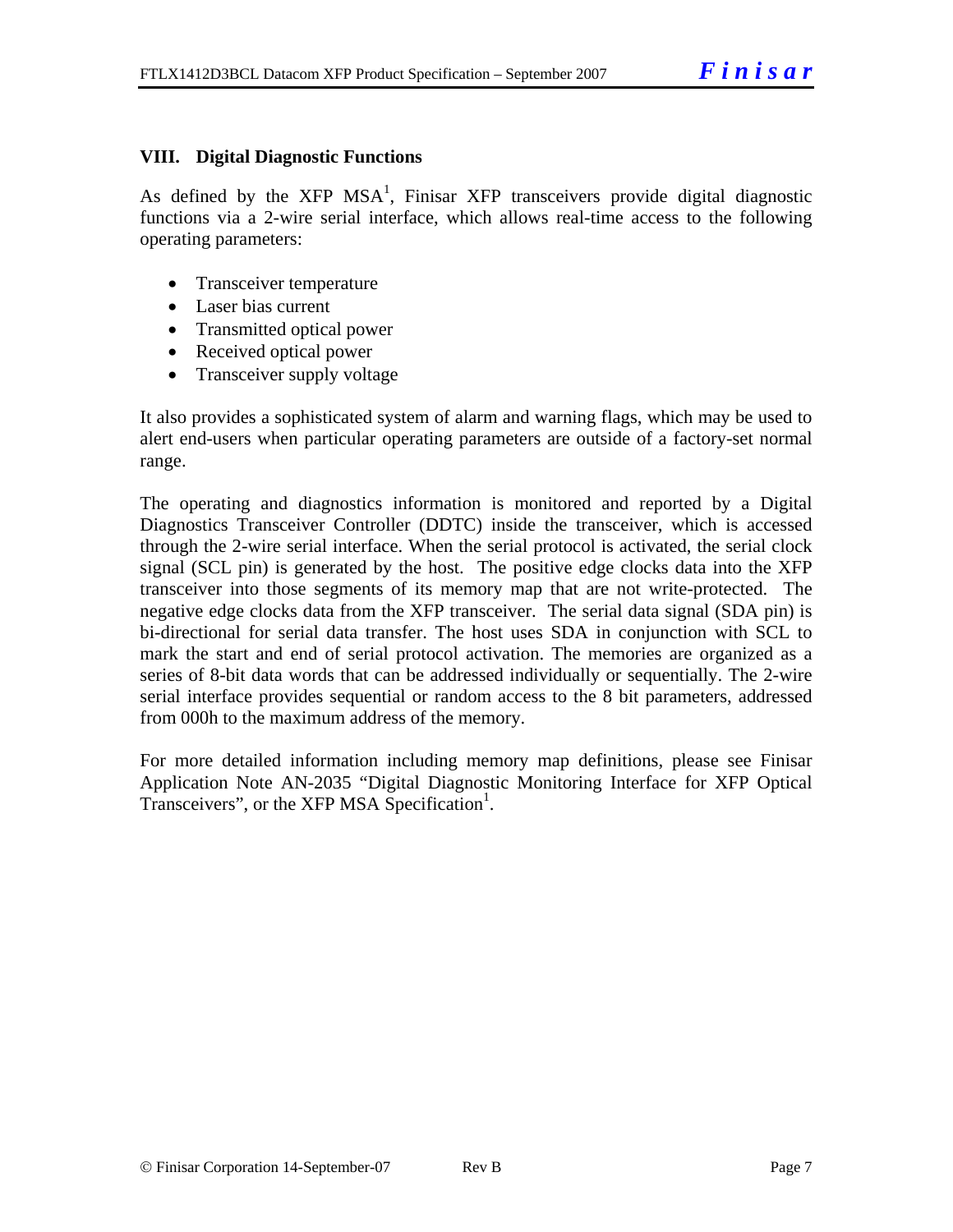## **IX. Mechanical Specifications**

Finisar's XFP transceivers are compliant with the dimensions defined by the XFP Multi-Sourcing Agreement (MSA).



**XFP Transceiver (dimensions are in mm)**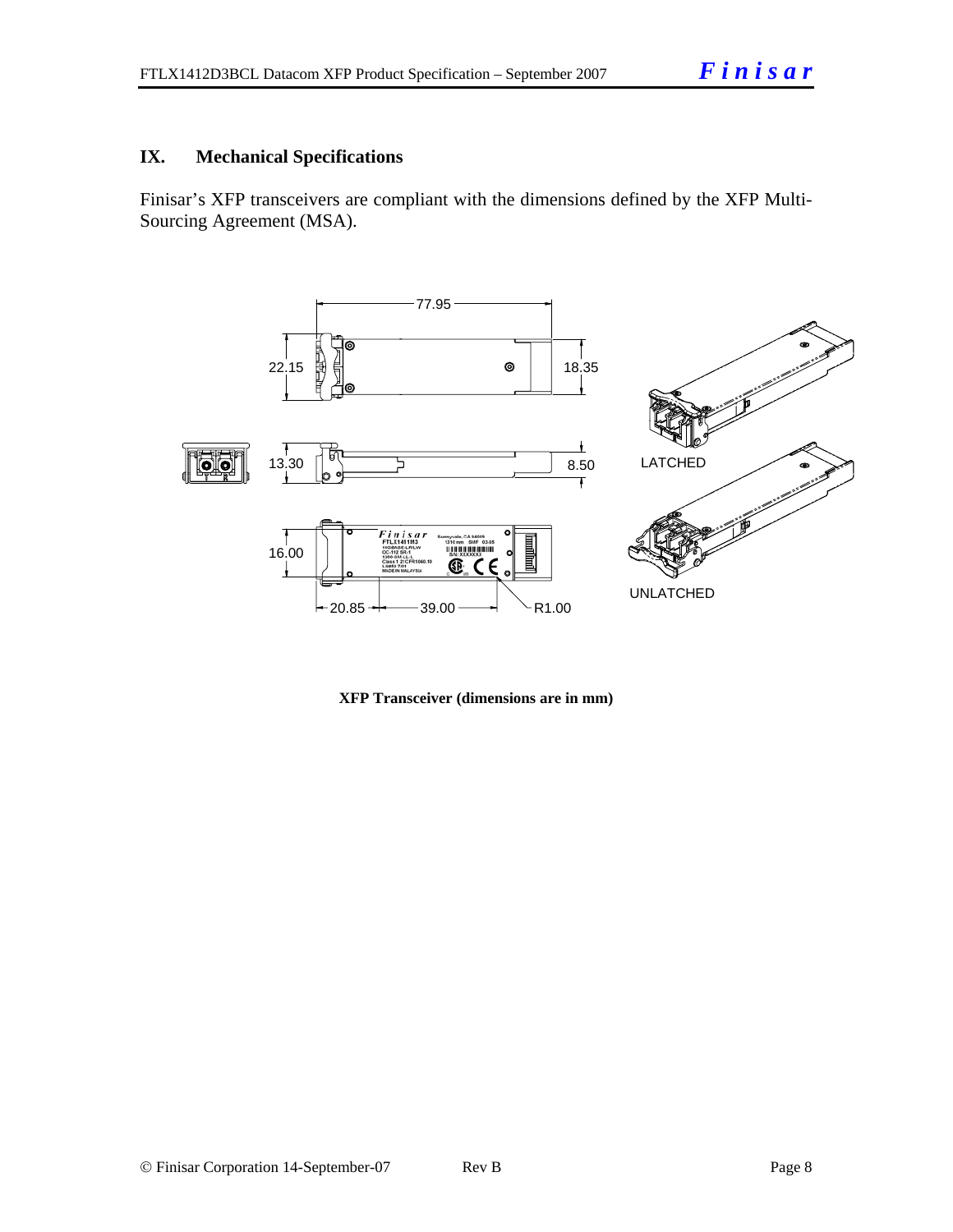



**XFP Host Board Mechanical Layout (dimensions are in mm)**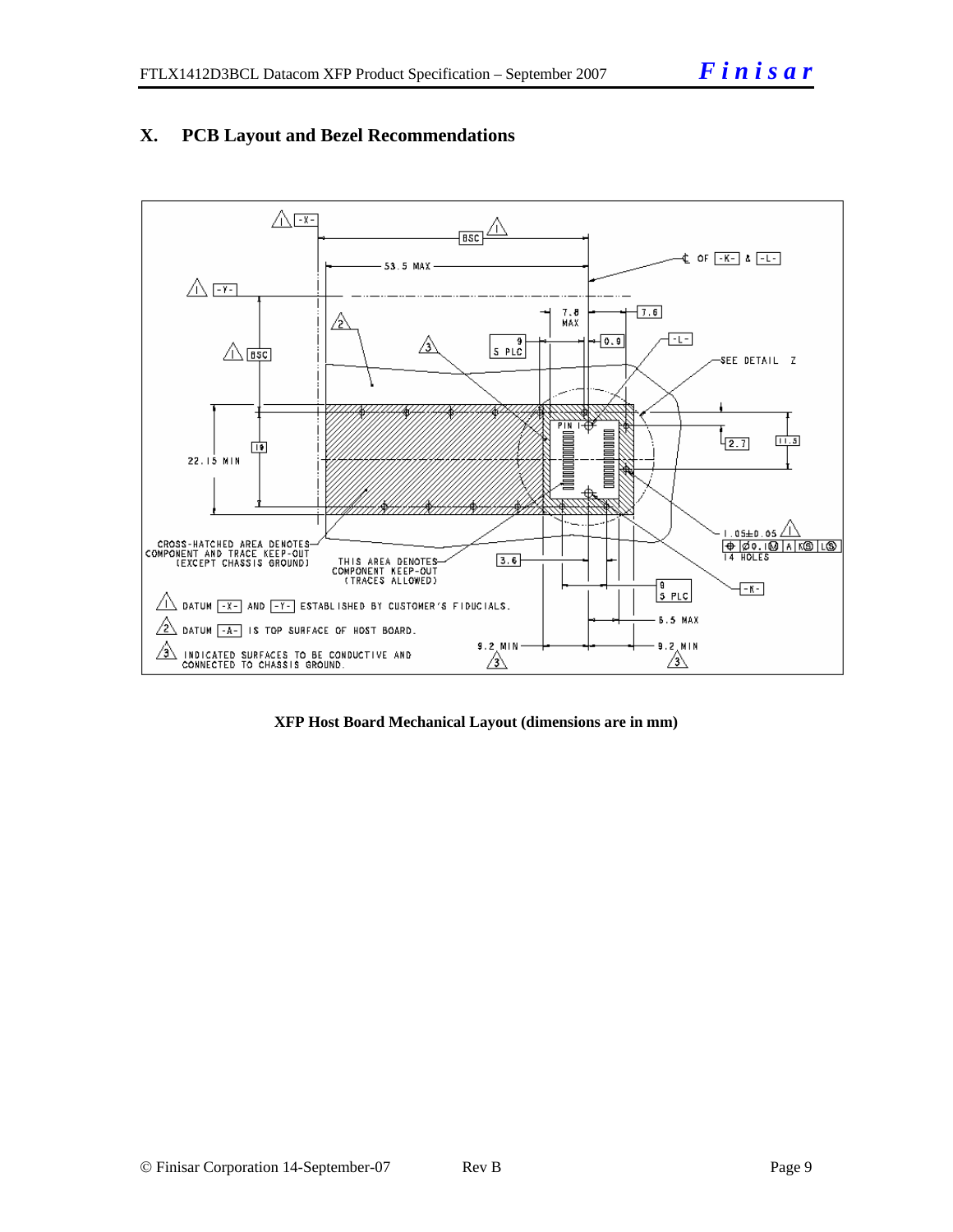

**XFP Detail Host Board Mechanical Layout (dimensions are in mm)** 



#### **XFP Recommended Bezel Design (dimensions are in mm)**